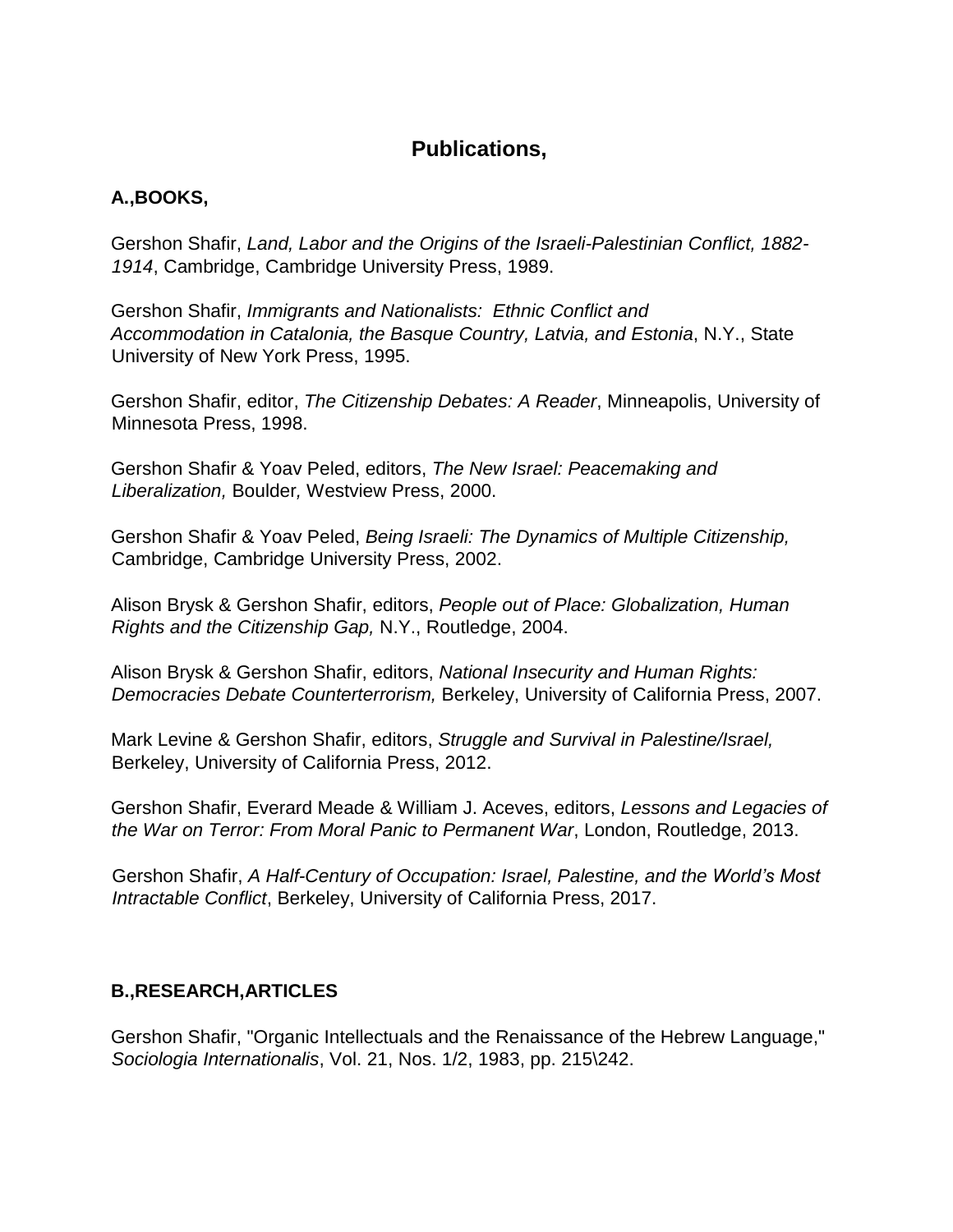Gershon Shafir, "Changing Nationalism and Israel's 'Open Frontier' on the West Bank," *Theory and Society*, Vol. 13, No. 6, November 1984, pp. 803-827.

Gershon Shafir, "Institutional and Spontaneous Settlement Drives: Did Gush Emunim Make a Difference?" in *The Impact of Gush Emunim: Politics and Settlement in the West Bank*, edited by David Newman, London, Croom Helm, 1985, pp. 153-171.

Gershon Shafir, "Interpretative Sociology and the Philosophy of Praxis: Comparing Max Weber and Antonio Gramsci, *Praxis International*, Vol. 5, No. 1, April 1985, pp. 63- 74. (Reprinted in James Martin ed., *Antonio Gramsci: Critical Assessments of Leading PoliticalPhilosophers*, London, Routledge, 2002, Vol. 2, pp. 49-61.)

Gershon Shafir, "The Incongruity Between Destiny and Merit: Max Weber on Meaningful Existence and Modernity, *British Journal of Sociology*, Vol. 36, No. 4, December 1985, pp. 516-530.

Gershon Shafir Yoav Peled, "'Thorns in Your Eyes:' The Socioeconomic Basis of the Kahane Vote," in *The Elections in Israel, 1984*, edited by Asher Arian and Michal Shamir, Tel-Aviv: Ramot, 1986, pp. 189-206. (Hebrew version in *Medina, Memshal Veyachasim Benleumiyim*, No. 25, 1986, pp. 115-129.)

Yoav Peled Gershon Shafir, "From Caste to Exclusion: The Dynamics of Modernization in the Russian Pale of Settlement," *Studies in Contemporary Jewry*, No. 3, 1987, pp. 98-114.

Yoav Peled Gershon Shafir, "Split Labor Market and the State: The Effect of Modernization on Jewish Industrial Workers in Tsarist Russia," *American Journal of Sociology*, Vol. 92, No. 6, May 1987, pp. 1435-1460.

Gershon Shafir, "The Meeting of Eastern Europe and Yemen: 'Idealist Workers' and 'Natural Workers' in Early Zionist Settlement in Palestine," *Ethnic and Racial Studies*, Vol. 13, No. 2, April 1990, pp. 172-197.

Gershon Shafir, "Overdevelopment and Alternative Paths of Nationalism: A Comparison of Catalonia and the Baltic Republics," *Journal of Baltic Studies*, Vol. 23, No. 2, Summer 1992, pp. 105-120.

Gershon Shafir, "Land, Labor, and Population in Zionist Colonization: General and Unique Aspects," in Uri Ram ed., *Israeli Society: Critical Approaches*, Breirot, Tel Aviv, 1993, pp. 104-119. In Hebrew

Gershon Shafir, "Split Labor Market and the Sources of National Separatism in the Israeli\Palestinian Conflict," in Marcel Van Der Linden Jan Lucassen eds., *Racism and the Labor Market: Historical Studies*, Bern, Peter Lang, 1995, pp. 437-456.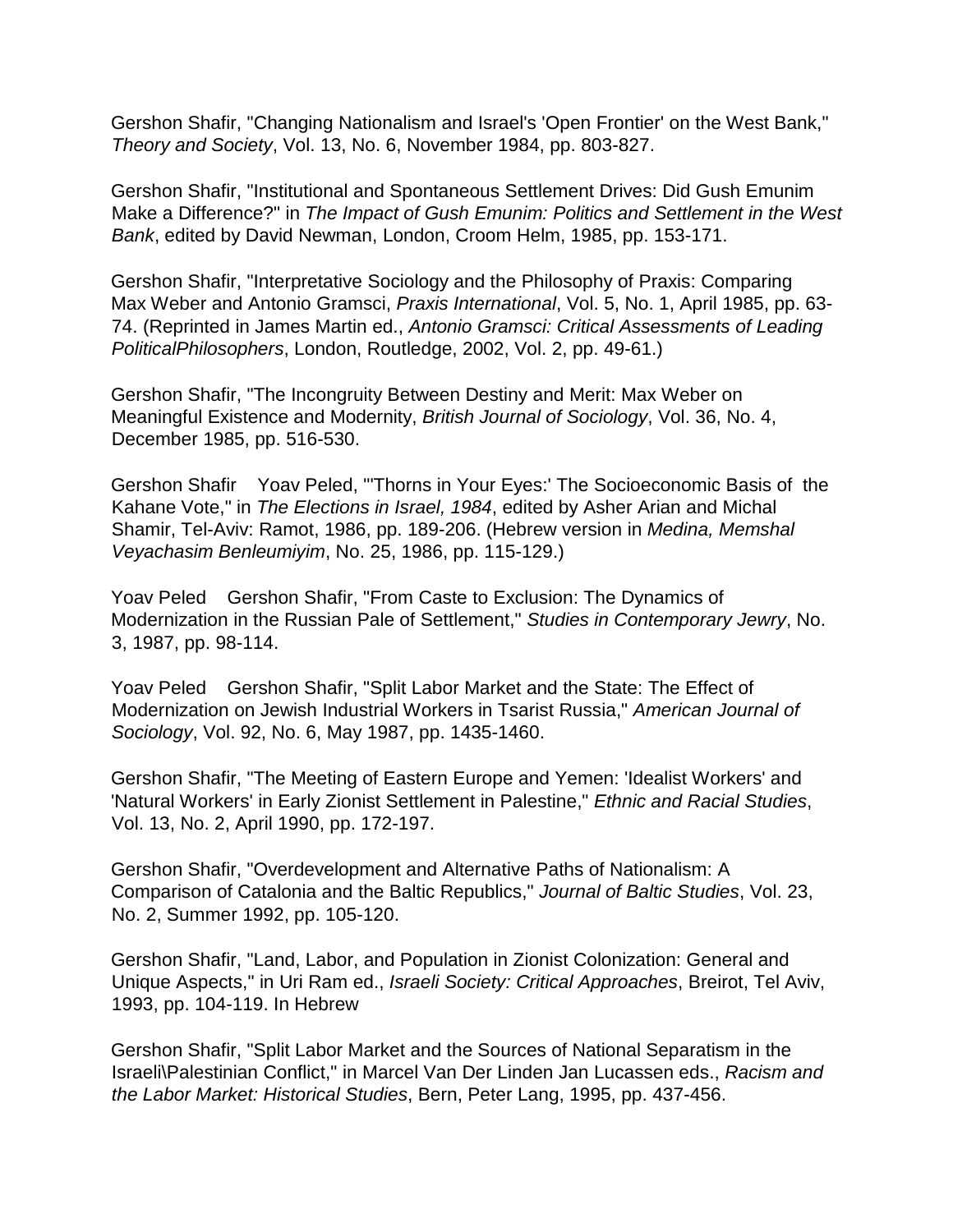Gershon Shafir, "Zionist Immigration and Colonization in Palestine until 1948," in *Cambridge Survey of World Migrations*, Cambridge, Cambridge University Press, 1995, pp. 405-409.

Gershon Shafir, "Zionism and Colonialism," in Michael N. Barnett ed., *Israel in Comparative Perspective: Challenging the Conventional Wisdom*, N.Y., SUNY Press, 1996, pp. 227-242. (Reprinted in Ilan Pappe ed., *Bridging Narratives: New Orientations in the Historiography of the Israeli-Palestinian Conflict*, London, Routledge, 1999, pp. 81-96.)

Gershon Shafir, "Israeli Society: A Counterview," *Israel Studies*, Vol. 1, No. 2, Fall 1996, pp. 189-213.

Peled Yoav & Gershon Shafir, "The Roots of Peacemaking: The Dynamic of Citizenship in Israel," *International Journal of Middle Eastern Studies*, Vol. 27, No. 3, August 1996, pp. 39-\413.

Gershon Shafir Yoav Peled, "Citizenship and Stratification in an Ethnic Democracy," *Ethnic and Racial Studies*, Vol. 21, No. 3, May 1998, pp. 408\427. (Reprinted in David C. Jacobson & Kamal Abdel-Malek eds., *Israeli and Palestinian Identities in History and Literature.,* N.Y., St. Martin's Press, 1999, pp. 87-108.)

Gershon Shafir, "Business in Politics: Globalization and the Search for Peace in South Africa and Israel/Palestine." in *Israel Affairs*, Vol. 5, No. 2, Winter 1998, pp. 102- 119. (Reprinted in David Levi-Faur et.al. eds., *Israel: The Dynamics of Change and Continuity*, London, Frank Cass, 1999, pp. 103-120.)

Gershon Shafir, "The Jarring Mission," in *Fifty to Forty-Eight: Critical Moments in the History of the State of Israel,* Jerusalem, Van Leer Institute, 1999, pp. 205-213. In Hebrew.

Gershon Shafir & Yoav Peled, "Peace and Profit: The Globalization of Israeli Business and the Peace Process," in Gershon Shafir Yoav Peled editors, *The New" Israel: Peacemaking and Liberalization*, Boulder, Westview Press, 2000, pp. 243-264.

Lev Louis Grinberg & Gershon Shafir, "Economic Liberalization and the Privatization of the Histadrut's Domain," in Gershon Shafir & Yoav Peled, editors, *The New Israel: Peacemaking and Liberalization*, Boulder, Westview Press, 2000, pp. 103- 127.

Gershon Shafir, "Nationalism and Non\Racialism in South Africa," in Shlomo Ben- Ami et.al. eds., *Ethnic Challenges to the Modern Nation-State*, London, Macmillan, 2000, pp. 185-197.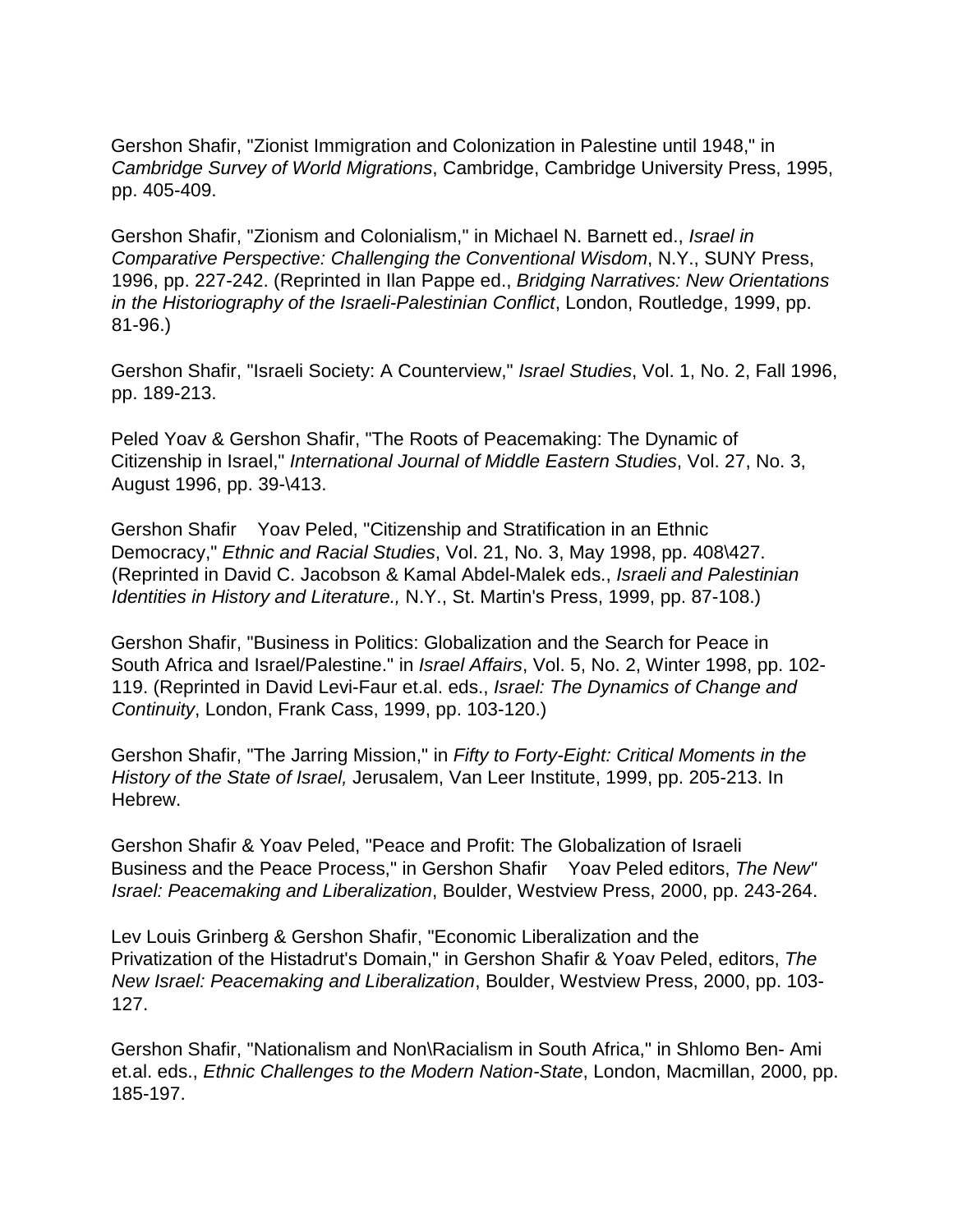Gershon Shafir, Citizenship and Human Rights in an Era of Globalization, in Alison Brysk & Gershon Shafir, *People Out of Place: Globalization, Human Rights, and the Citizenship Gap*, N.Y., Routledge, 2004, pp. 11-25.

Gershon Shafir, Zionist Immigration Waves and Colonization in Palestine, 1882-1948, in Akira Usuaki et. al. eds., *Population Movement Beyond the Middle East*, Japan Center for Area Studies, Osaka, 2005, pp. 25-38.

Gershon Shafir, Reflections on the Right of Return, in Ian Lustick & Ann Lesch eds., *Rights of Return*, Philadelphia, University of Pennsylvania Press, 2005, pp. 297- 317.

Gershon Shafir, "Settler Citizenship in the Jewish Colonization of Palestine," in Caroline Elkins & Susan Pedersen, *Settler Colonialism in the Twentieth Century:" Project, Practices, Legacies*, N.Y., Routledge, 2005, pp. 41-57.

Gershon Shafir, "The Miscarriage of Peace: Israel, Egypt, the U.S., and the 'Jarring Plan' in the Early 1970's," *Israel Studies Forum*, Vol. 21, No. 1, Summer 2006, pp. 3-26.

Gershon Shafir & Alison Brysk, "The Globalization of Rights: From Citizenship to Human Rights," *Citizenship Studies*, Vol. 10, No. 3, July 2006, pp. 275\287.

Gershon Shafir, "Torturing Democracies: The Curious Debate over the 'Israeli Model,'" in Alison Brysk & Gershon Shafir eds., *National Insecurity and Human Rights: Democracies Debate Counterterrorism*, Berkeley, University of California Press, 2007, pp. 92-117.

Gershon Shafir, Alison Brysk, and Daniel Wehrenfennig, "Human Rights in Hard Times," in Alison Brysk & Gershon Shafir eds., *National Insecurity and Human Rights: Democracies Debate Counterterrorism*, Berkeley, University of California Press, 2007, pp. 177-187.

Gershon Shafir, "Israeli\Palestinian Peacemaking and Its Discontents," *Contexts,* Vol. 6, No.4, Fall 2007, pp. 46\51.

Gershon Shafir, "Legal and Institutional Responses to Contemporary Global Threats: An Introduction to the Report of the U.N. Secretary\General's High Level Panel on Threats, Challenges, and Change," *California Western International Law Journal*, Vol. 38, No. 1, Fall 2007, pp. 1-17.

Gershon Shafir, "Capitalist Binationalism in Mandatory Palestine," *International" Journal of Middle Eastern Studies*, Vol. 43, 2011, pp. 611-633.

Gershon Shafir, "Belated Decolonization: South Africa, Northern Ireland, and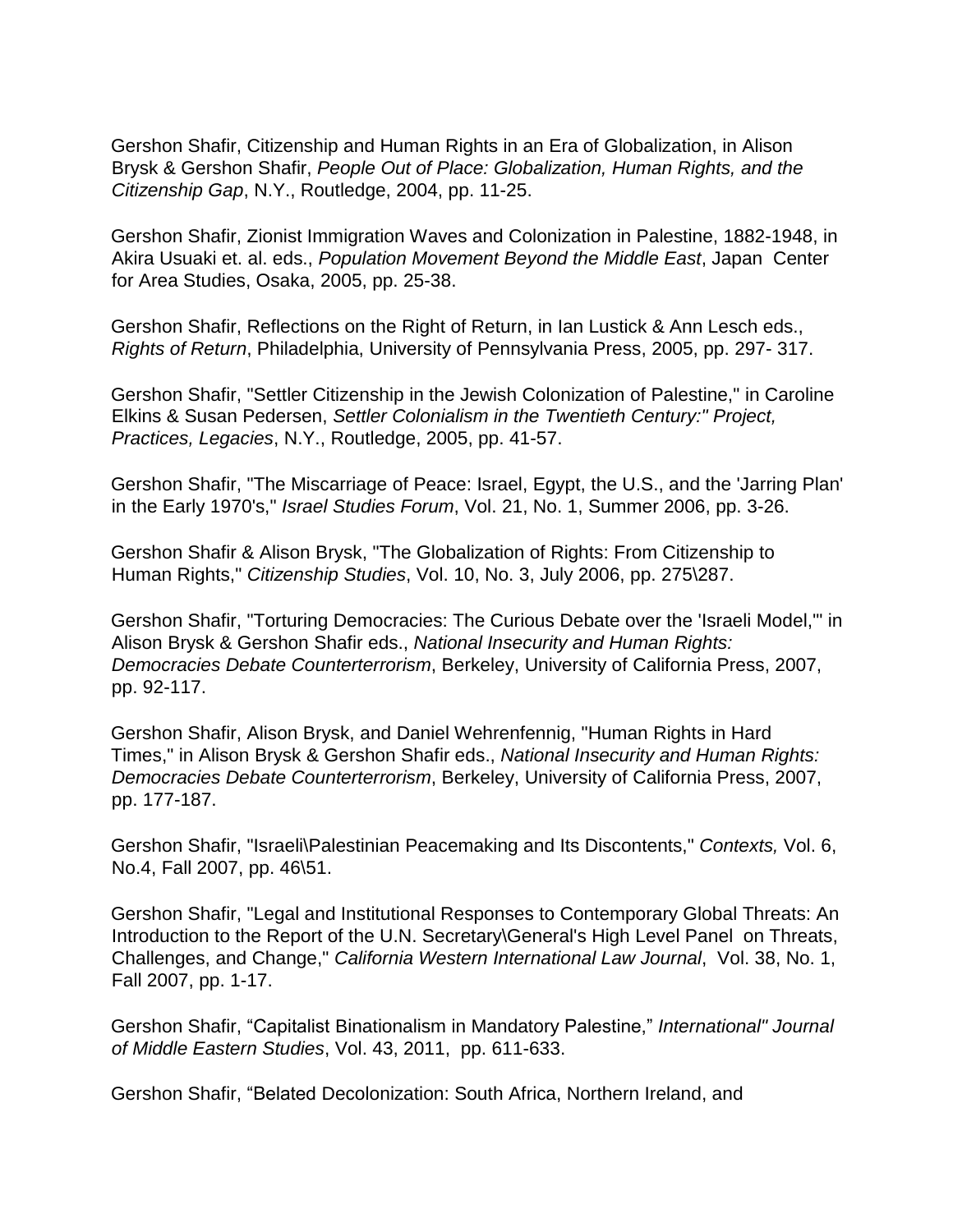Israel/Palestine Compared," in Thomas Reifer ed., *Global Crises and Challenges of the 21st Century*, Boulder, Paradigm, 2012, pp.21-38.

Gershon Shafir & Mark Levine, "Social Biographies in Making Sense of History," in Mark Levine & Gershon Shafir, editors, *Struggle and Survival in Palestine/Israel*, Berkeley, University of California Press, 2012, pp. 1-20.

Gershon Shafir, "Revolutionary Pioneer: Manya Schochat and her Commune," in Mark Levine & Gershon Shafir, editors, *Struggle and Survival in Palestine/Israel*, Berkeley, University of California Press, 2012, pp. 63-76.

Gershon Shafir, "Joseph Spronz: From the Holocaust to a Safe Shore," in Mark Levine & Gershon Shafir, editors, *Struggle and Survival in Palestine/Israel*, Berkeley, University of California Press, 2012, pp. 196-220.

Alison Brysk, Everard Mead &Gershon Shafir, "Constructing National and Global Insecurity," in Gershon Shafir, Everard Meade &William J. Aceves eds., *Lessons and Legacies of the War on Terror: From Moral Panic to Permanent War*, London, Routledge, 2013, pp. 1-8.

Gershon Shafir & Cynthia Schairer, "The War on Terror as Political Moral Panic," in Gershon Shafir, Everard Meade & William J. Aceves eds., *Lessons and Legacies of the War on Terror: From Moral Panic to Permanent War*, London, Routledge, 2013, pp. 9- 46

Gershon Shafir, "Barriers to Rights in the Israeli\Palestinian Conflict," in Alison Brysk ed., *The Politics of the Globalization of Law: Getting from Rights to Justice*, N.Y., Routledge, 2013, pp. 160-179.

Gershon Shafir, "Israeli Exceptionalism and the Sociology of Baruch Kimmerling," *Sotsiologia Yisraelit*, 2013. In Hebrew.

Gershon Shafir, "Is Israel a Colonial State?" in Eliezer Ben-Rafael et. al. (eds.), *Handbook of Israel: The Major Debates, Vol.2,* Mouton de Gruyter, Berlin, 2016, pp. 794-808.

Gershon Shafir, "Theorizing Zionist Settler Colonialism in Palestine," **i**n Edward Cavanagh Lorenzo Veracini eds., *The Routledge Handbook of the History of Settler Colonialism*, Routledge, London, 2017, pp. 339-352.

Gershon Shafir, "The Transformative Occupations of Palestine, *Humanity: An*  International Journal on Human Rights, Humanitarianism, and Development, in conjunction with Vol. 8, No. 2, July 2017 <http://humanityjournal.org/blog/the-transformative-occupations-of-palestine/>